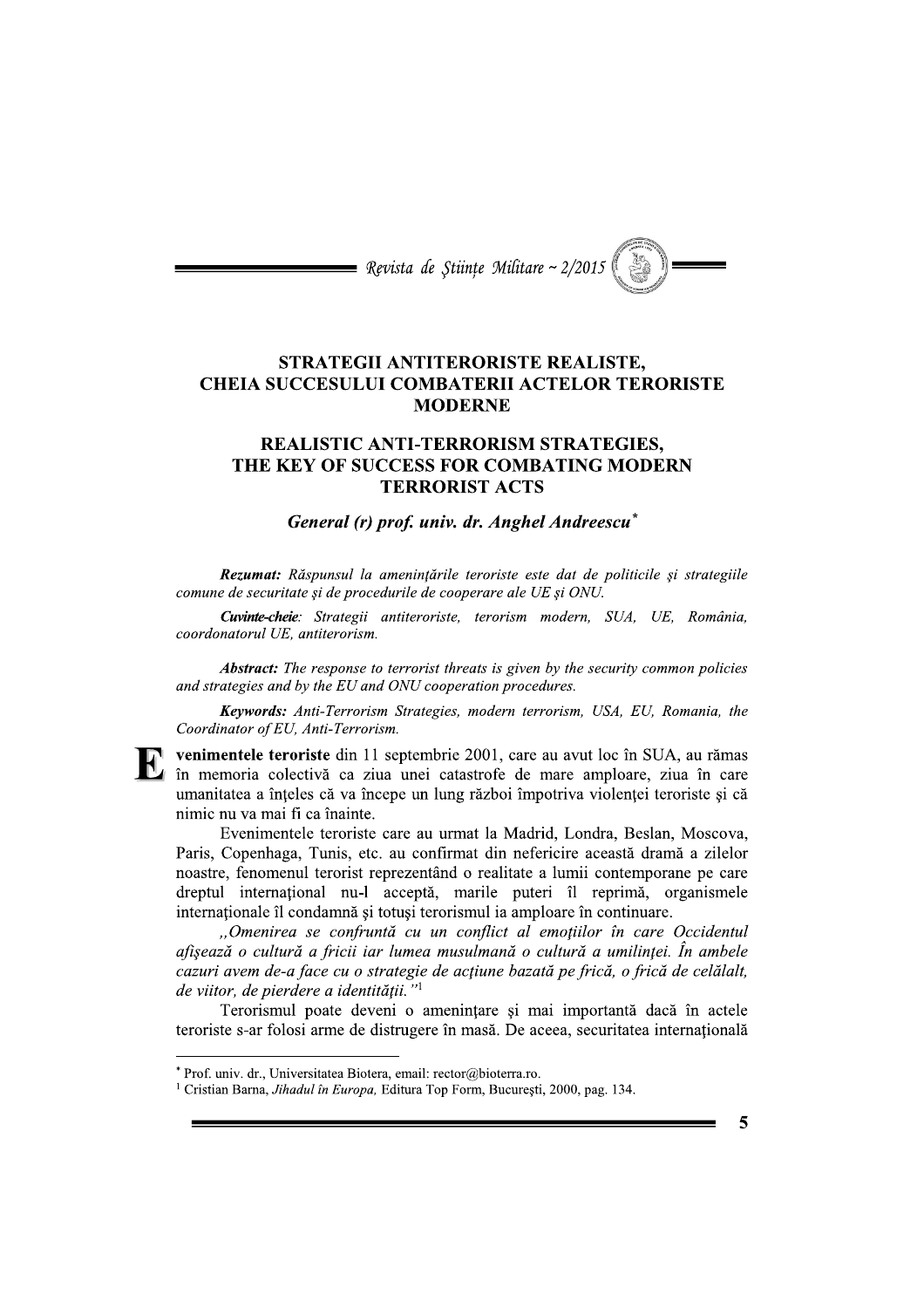

se va confrunta în continuare cu diversele forme de existență și de manifestare a terorismului.

Ca orice fenomen de actualitate terorismul are si vulnerabilităti care trebuie identificate și exploatate în scopul prevenirii și combaterii acțiunilor teroriste. De mentionat si avantajul de care profită teroristii, care pot avea chiar cetătenie americană, britanică sau franceză etc., trăiesc printre noi, se comportă aparent normal, sunt greu de identificat înainte de a se manifesta cu rezultatele știute sau chiar de a se înrola în armata Statului Islamic sau Al-Qaeda.

De asemenea, menționăm că terorismul nu este doar răul care se abate asupra planetei, chiar mai mult este adesea fanatismul obsesiv al puterii, al răzbunării, al uciderii, împotriva oricăror legi, chiar împotriva Coranului, Cartea Sfântă a acestora. De aceea, fenomenul trebuie foarte bine investigat, analizat, cunoașterea mecanismelor, a izvoarelor etc., în vederea anihilării cauzelor, limitării efectelor chiar anihilării totale dacă este posibil.

Religia islamică este în creștere rapidă, ajungând la 1/5 din populația lumii și în cele mai sărace state ale lumii: Sudan, Pakistan, India, Nigeria, Mali, Tanzania etc., ajungând să fie a doua religie a lumii și a Europei.

Privind sărăcia și tendințele fenomenului terorist sunt evidențiate și alte constatări îngriiorătoare:

- o jumătate din populația globului trăiește cu 2\$/zi;

- 1,5 miliarde de oameni malnutriți;

- 90% din totalul bolilor sunt din statele aflate în curs de dezvoltare;

- boli noi în Congo, Angola, Uganda, Somalia, Mali etc.;

- în statele sărace (Pakistan, Somalia etc.) organizațiile teroriste musulmane oferă hrană, asistență medicală etc. dar recrutează pe viitorii teroriști;

- rețelele de crimă organizată, droguri, terorism sunt prezente, mai ales în zonele cele mai sărace ale lumii:

- comerțul este controlat în totalitate în statele sărace de către organizațiile teroriste:

- 5 miliarde de săraci pe Terra.

Organizațiile teroriste, conduc comerțul, recrutează armate, dirijează bănci, investesc în multe domenii. Osama bin Laden a fost un expert în aceste domenii și altele.

Analiza facilităților de care profită teroriștii de orice orientare ar fi aceștia (islamică, marxistă declarată, nationalistă) devine baza stabilirii unor strategii realiste, cu efecte pe termen scurt, mediu si îndepărtat.

În consecință, este necesar de avut în vedere: organizarea, selecția, pregătirea recruților în vederea devenirii unor "martiri adevărați", a unor eroi gata să ajungă în Raiul promis de imami și Coran. Terorismul a devenit o meserie ca oricare alta

6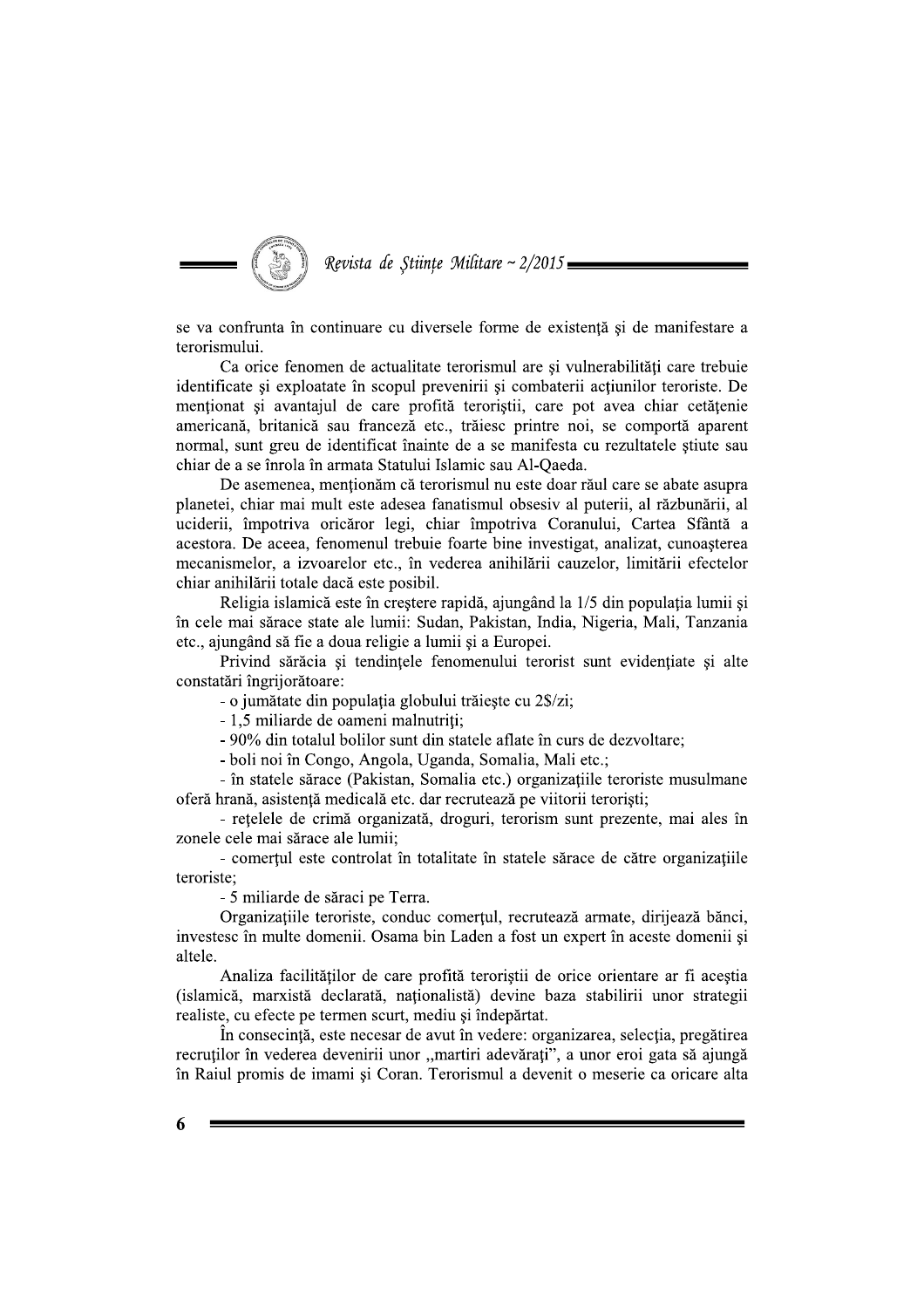

"ba chiar dintre cele mai căutate în viitorul nu prea îndepărtat", după cum și "securitatea persoanei va fi o marfă prețioasă, deci trebuie îngrijită, protejată, administrată dacă vrem să supravietuim."<sup>2</sup>

Tintele s-au diversificat, se vizează daune materiale și umane cât mai mari și un important impact mediatic cât mai deosebit.

Inamicul declarat este peste tot, printre noi, iar Occidentul, SUA, lumea civilizată este uneori prea usor penetrabilă, globalizarea ajutându-i pe viitorii teroristi.

Valurile de violență anti-creștină au crescut în Orient în mod deosebit, în Asia de Est, din lumea musulmană în general, iar Europa devine pe zi ce trece o pepinieră de recrutare a islamiștilor pentru Al-Qaeda și Statul Islamic în prezent.

Improvizațiile de început în organizarea, pregătirea și modul de executare a actiunilor teroriste s-au perfectionat continuu, sursele de finantare nu au fost încă stopate, însăși acțiunile Statului Islamic dovedesc o perfecționare în folosirea de tehnici si armament modern, muncă de culegere de nivel înalt al informatiilor, cu teluri mărețe, precum Califatul Mondial, iar avantajele din punct de vedere juridic, operativ, financiar, al securității etc. le conferă organizațiilor teroriste posibilități deosebite de a-și desfășura acțiunile lor în numele democrațiilor din SUA și UE în mod deosebit.

Medierea, înțelegerea este spulberată de cuvintele fostului Emir al Al-Qaeda, Osama bin Laden, care aprecia că "în toată istoria Islamului nu există un singur exemplu de convietuire pașnică între Islam și Occident"3.

Bătălia pentru viitor va fi câstigată cu idei și nu cu bombe, arme și economie.

"Cel mai important esec a fost unul al imaginației, noul tip de terorism al grupării Al-Qaeda a reprezentat o noutate pentru instituțiile guvernului SUA, care nu au fost pregătite să le înfrunte."<sup>4</sup>

Întrebarea decurge de la sine: care este soluția pentru contractarea și contracararea acestui fenomen contemporan, terorismul islamic? Eliminarea numai prin forță nu este posibilă, teritoriul vast nu poate fi controlat, alte state dețin arma nucleară, dar religia musulmană este în extindere, idem populația musulmană.

Una dintre soluții este stabilirea unor strategii realiste în combaterea pe termen lung a terorismului în câștigarea sufletelor musulmanilor, mai ales a celor moderați, cum precizează Francis Fukuyama, deși fiecare conflict/luptă împotriva terorismului îsi are propriile caracteristici.

<sup>&</sup>lt;sup>2</sup> James Cont, Provocările viitorului. Principalele tendințe care vor reconfigura lumea în următorii: 5, 10, 20 de ani., Editura Polirom, București, 2010, pag. 246.

<sup>&</sup>lt;sup>3</sup> Idem pct. 2, pag. 211.

<sup>&</sup>lt;sup>4</sup> Dumitru Chican, Jihad sau drumul spre Djana, Editura Corint, București, 2011, pag. 231.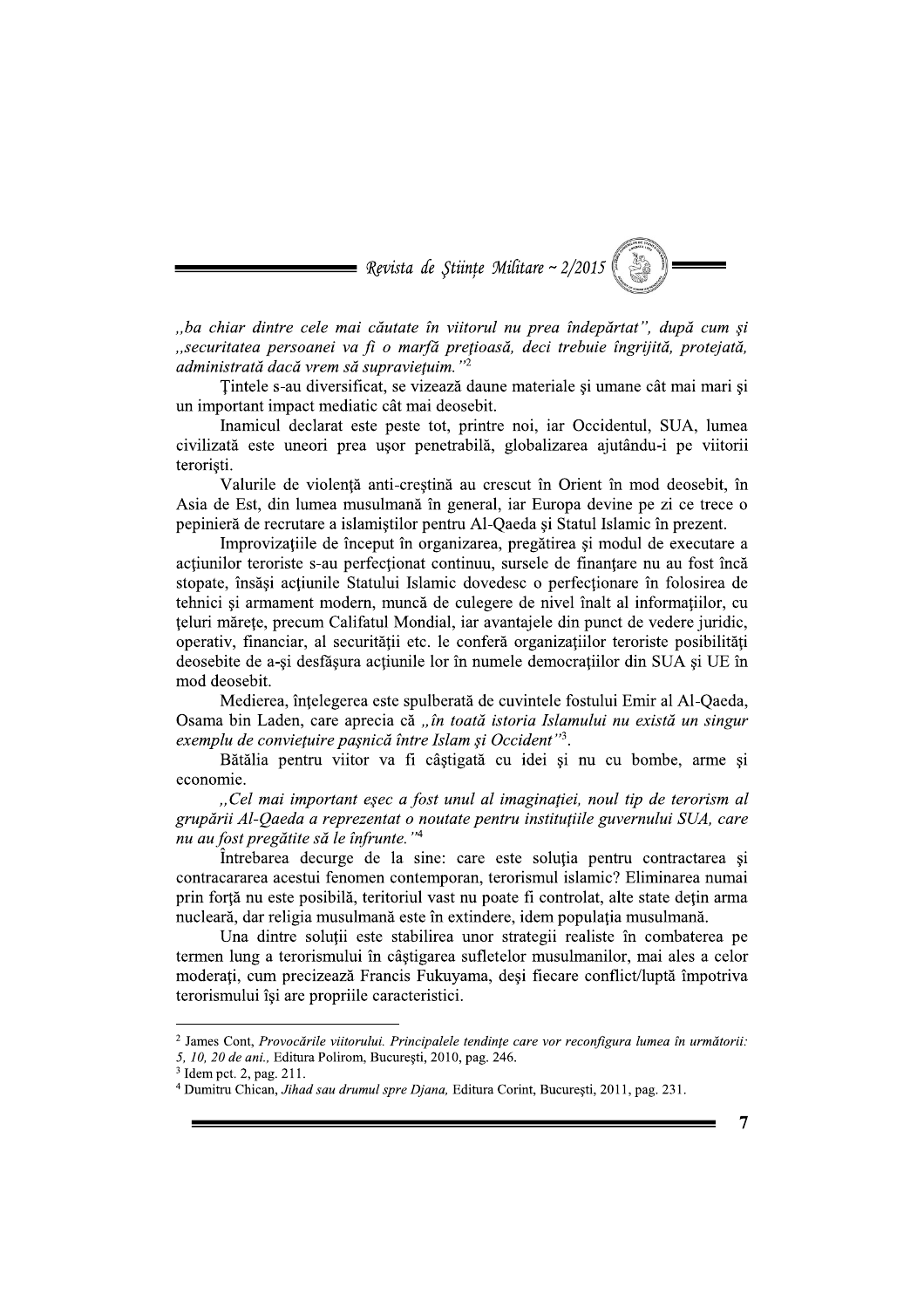Revista de Științe Militare ~ 2/2015

Unele strategii antiteroriste sunt definite în Manualul Armatei SUA ca "operațiuni care includ măsuri ofensive luate pentru a preveni, descuraja, anticipa si răspunde împotriva terorismului"<sup>5</sup>.

Strategiile antiteroriste se schimbă în funcție de natura amenințării, de tipul Al-Qaeda sau al actiunilor împotriva Statului Islamic, deci să fie flexibile la schimbările care apar.

Politica fără concesii instituită de președintele Bush, după evenimentele din 11 septembrie 2001 nu mai este în totalitate de actualitate asa cum au evoluat tendințele în domeniu, pe plan internațional. Evoluția acțiunilor antiteroriste a fost un proces lent, influentat și de modificarea naturii terorismului internațional, de noile progrese în tehnologia militară, după 11 septembrie 2001, chiar dacă înainte de 11 septembrie președintele Clinton ordonase atacul cu rachete de croazieră, cu o precizie aproape de 100%, ghidate să lovească bazele Al-Qaeda din Afganistan, ca răspuns la atacurile cu bombă din 1998, asupra ambasadelor americane din Kenya si Tanzania.

Au urmat apoi atacuri cu rachete de croazieră în Sudan, asupra unor presupuse fabrici suspecte de legături cu Al-Qaeda, precum și alte atacuri folosind dronele în uciderea punctuală a unor lideri teroriști importanți, așa cum a procedat și Putin în Cecenia prin localizarea telefonului la care vorbea liderul cecen. Lupta împotriva terorismului actual este un fenomen complex, care implică forțe specializate, tehnici de ultimă generație, resurse imense financiare și umane, muncă de înaltă calificare pe informații.

După Strategia de luptă antiteroristă a SUA din anul 2002, în decembrie 2003, Consiliul European a adoptat Strategia europeană de securitate, unde terorismul este principala amenințare la adresa securității UE.

În martie 2010, Consiliul European a adoptat o nouă Strategie de Securitate "către un model european de securitate", unde a prevăzut terorismul, ca cel mai mare risc și amenințare la adresa securității europene, dintre cele nouă menționate. De fapt este socotită ca o Strategie a secolului XXI, unde cooperarea este esențială, domeniile de activitate ale UE se completează și consolidează, iar Europa mentionată ca un model de securitate, cu principii și valori de apărat.

Răspunsul la amenințările comune este dat de politicile și strategiile de securitate, de instrumentele de cooperare, mai ales: schimburile de informații, anchetele comune, eficienta organizațiilor Europol, Eurojust și Frontex, mecanismele de evaluare.

Orientările strategice, în număr de zece, întregesc modelul european de securitate, mai ales în ce priveste: schimbul de informatii; cooperarea operatională

 $5 \text{ US} \text{ Army Field Manual}, 2006, \text{pag. } 4.$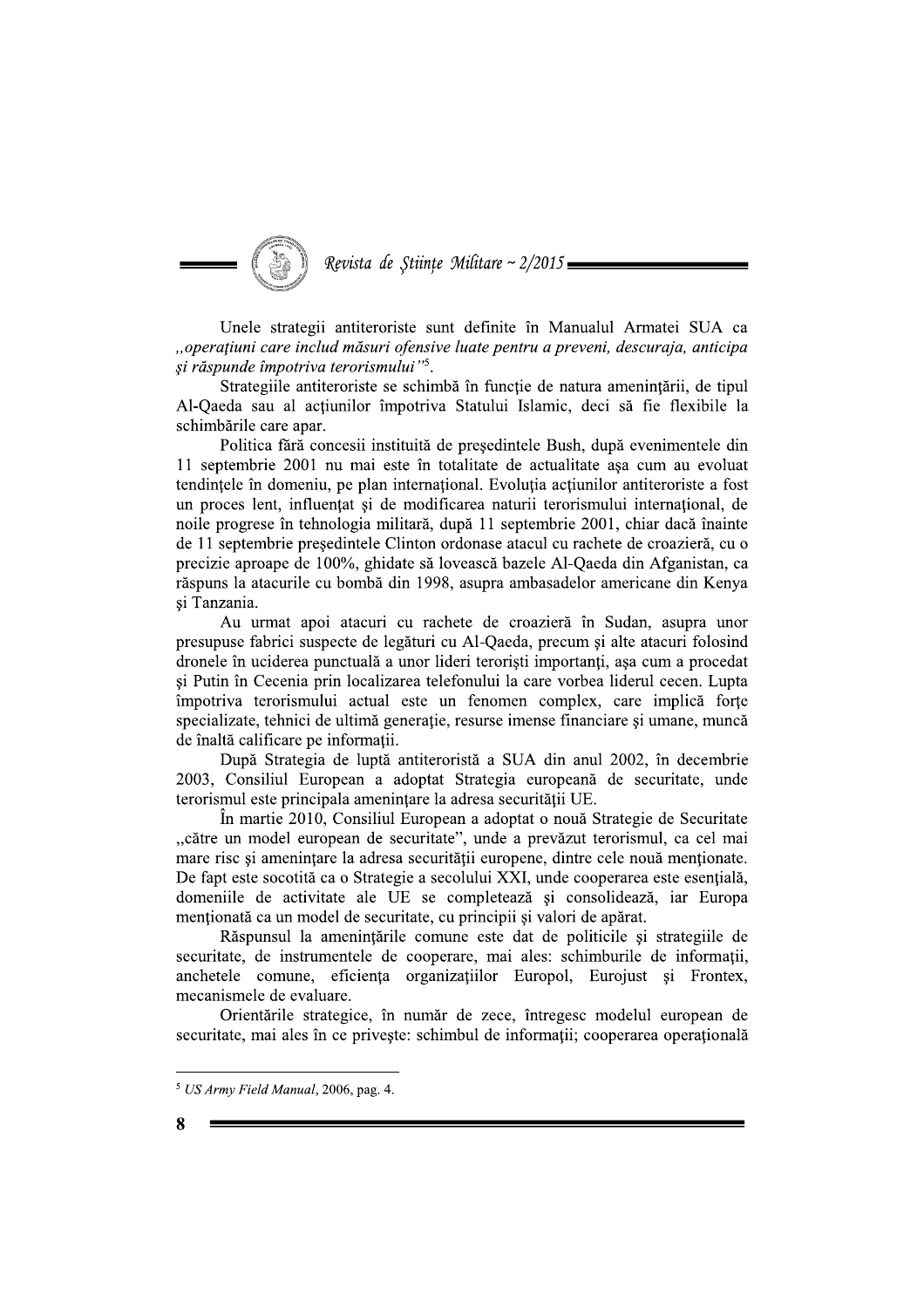Revista de Științe Militare ~ 2/2015

și judiciară; gestionarea integrată a frontierelor supuse din ce în ce mai mult la presiunea imigranților; prevenirea și anticiparea pericolelor; încrederea reciprocă.

SUA au adoptat în august 2011, Strategia de apărare împotriva Al-Oaeda "Oferirea de autonomie partenerilor locali în prevenirea extremismului violent din SUA", care prevede: eliminarea ideologiei violente si a multor lideri chiar Al-Qaeda; ajutorul comunităților musulmane, deci o modalitate de sprijin a Guvernului Federal al SUA de către comunitățile locale care pot identifica mai ușor problemele, pot da răspunsuri adecvate, o cooperare mai bună în punerea în aplicare a programelor guvernamentale de integrare a imigrantilor, implicarea civilă, protejarea drepturilor civile și servicii sociale.

Ultima formă a unei Strategii de Securitate Națională a SUA a fost prezentată de președintele Barack Obama la începutul anului 2015. Principalele amenintări grave au rămas: terorismul, schimbările climatice grave si amenintările cibernetice. Lupta împotriva Statului Islamic (ISIS) rămâne ca o mare prioritate, în contextul amenintării teroriste din multe state ale lumii.

Strategia Națiunilor Unite de combatere a terorismului din septembrie 2006, a stabilit pilonii de actiune:

- măsuri care trebuie să stabilească ce anume contribuie la răspunderea terorismului:

- măsuri de prevenire și combatere a terorismului;

- măsuri de construire a capacităților statale de a preveni și combate terorismul:

- măsuri de respectare a drepturilor omului si supremația legii.

Strategia stabileste 15 măsuri concrete de identificare a condițiilor care favorizează dezvoltarea terorismului precum și 16 instrumente și amendamente în domeniu.

România dispune de Strategia de Securitate Națională a României, din anul 2006 și Strategia Națională de Apărare 2010 care stabilește riscurile și amenințările, căile pentru realizarea obiectivelor naționale.

Coordonatorul UE pe linia combaterii terorismului Gilles Kerchove aprecia cele patru direcții principale de acțiune: protecție, prevenire, represiune juridică, reacție internațională.

Concluzionând, apreciem că se impune mai mult ca oricând o cooperare adevărată la nivel global între forțele antiteroriste, o voință politică reală în stoparea finanțării terorismului, o aplecare a politicului spre informațiile specialistilor în domeniu si nu deturnarea acestora; exercitarea de presiuni asupra statelor care sponsorizează sau sprijină actiunile teroriste si cele ale crimei organizate; eficientizarea sistemului juridic national si international, modificarea strategiilor naționale în acord cu cerințele.

 $\boldsymbol{Q}$